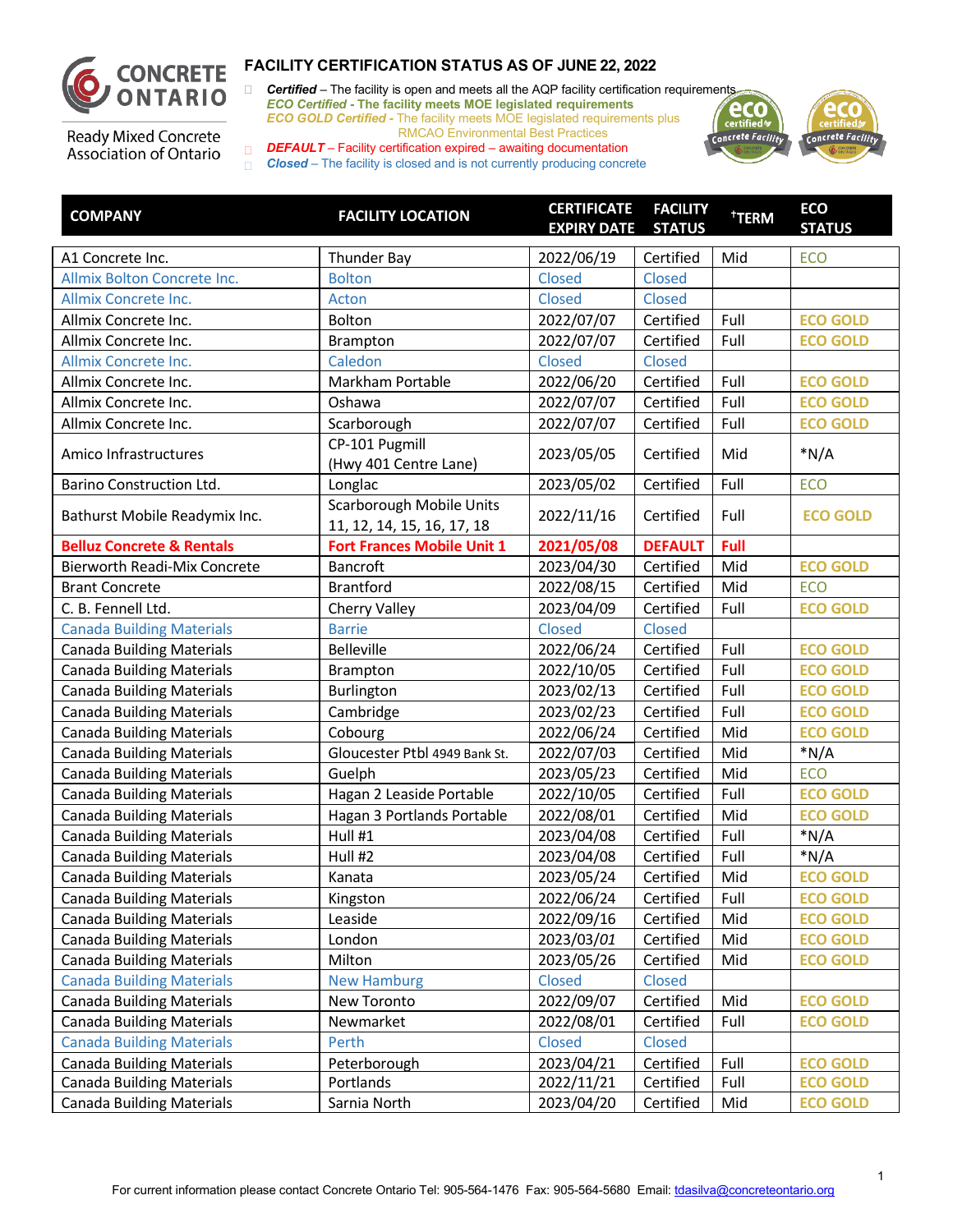

□ **Certified** – The facility is open and meets all the AQP facility certification requirements *ECO Certified -* **The facility meets MOE legislated requirements** *ECO GOLD Certified -* The facility meets MOE legislated requirements plus RMCAO Environmental Best Practices



**Ready Mixed Concrete** Association of Ontario

| <b>COMPANY</b>                     | <b>FACILITY LOCATION</b>                                   | <b>CERTIFICATE</b><br><b>EXPIRY DATE</b> | <b>FACILITY</b><br><b>STATUS</b> | <sup>†</sup> TERM | <b>ECO</b><br><b>STATUS</b> |
|------------------------------------|------------------------------------------------------------|------------------------------------------|----------------------------------|-------------------|-----------------------------|
| <b>Canada Building Materials</b>   | Sarnia South                                               | 2023/04/20                               | Certified                        | Mid               | <b>ECO GOLD</b>             |
| <b>Canada Building Materials</b>   | Scarborough                                                | 2023/03/30                               | Certified                        | Full              | <b>ECO GOLD</b>             |
| <b>Canada Building Materials</b>   | St. Thomas                                                 | 2023/05/17                               | Certified                        | Mid               | <b>ECO GOLD</b>             |
| <b>Canada Building Materials</b>   | <b>Sutton</b>                                              | Closed                                   | Closed                           |                   |                             |
| <b>Canada Building Materials</b>   | Thorold                                                    | 2022/07/12                               | Certified                        | Mid               | <b>ECO GOLD</b>             |
| <b>Canada Building Materials</b>   | <b>West Lorne</b>                                          | Closed                                   | Closed                           |                   |                             |
| <b>Canada Building Materials</b>   | Weston                                                     | 2023/05/08                               | Certified                        | Full              | <b>ECO GOLD</b>             |
| <b>Canada Building Materials</b>   | Whitby                                                     | 2023/04/10                               | Certified                        | Full              | <b>ECO GOLD</b>             |
| <b>Canada Building Materials</b>   | Windsor 1                                                  | 2023/03/08                               | Certified                        | Mid               | <b>ECO GOLD</b>             |
| <b>Canada Building Materials</b>   | Windsor 2                                                  | 2023/05/17                               | Certified                        | Full              | <b>ECO GOLD</b>             |
| <b>Canada Building Materials</b>   | Woodstock                                                  | Closed                                   | Closed                           |                   |                             |
| Canada Concrete Corporation        | Thunder Bay                                                | 2022/08/15                               | Certified                        | Full              | <b>ECO</b>                  |
| <b>Canada Concrete Corporation</b> | Thunder Bay Mobile Unit 01                                 | Closed                                   | Closed                           |                   |                             |
| <b>Caswell Concrete Products</b>   | Sault Ste. Marie                                           | 2023/05/25                               | Certified                        | Mid               | <b>ECO</b>                  |
| Cavanagh Concrete Ltd.             | Carleton Place                                             | 2023/03/15                               | Certified                        | Mid               | <b>ECO GOLD</b>             |
| Cavanagh Concrete Ltd.             | <b>Carleton Place Mobile</b><br>Unit # 265 & # 195         | 2022/09/29                               | Certified                        | Mid               | <b>ECO GOLD</b>             |
| Cavanagh Concrete Ltd.             | <b>Smiths Falls</b>                                        | 2023/03/15                               | Certified                        | Mid               | <b>ECO GOLD</b>             |
| <b>CeMix Concrete Limited</b>      | 1501, 1502, 1504, 1801,<br>1901                            | 2021/06/24                               | <b>DEFAULT</b>                   | <b>Mid</b>        |                             |
| CeMix Concrete Limited             | 1902, 1903, 1904, 1905,<br>2001, 2002, 2101, 2102,<br>2103 | 2022/06/24                               | Certified                        | Mid               | <b>ECO</b>                  |
| CH Concrete Inc.                   | Pembroke                                                   | 2022/10/20                               | Certified                        | Full              | <b>ECO GOLD</b>             |
| Champlain Ready Mix Inc.           | <b>Barrie</b>                                              | 2022/07/18                               | Certified                        | Mid               | <b>ECO GOLD</b>             |
| Champlain Ready Mix Inc.           | Kawartha Lakes                                             | 2022/07/17                               | Certified                        | Full              | <b>ECO</b>                  |
| Champlain Ready Mix Inc.           | Orillia                                                    | 2022/10/31                               | Certified                        | Mid               | <b>ECO GOLD</b>             |
| Chatham Kent Ready Mix Inc.        | Chatham                                                    | 2023/05/16                               | Certified                        | Mid               | <b>ECO GOLD</b>             |
| Coco Paving Inc.                   | <b>Green Valley</b>                                        | 2023/06/18                               | Certified                        | Full              | <b>ECO GOLD</b>             |
| Coco Paving Inc.                   | Gananoque                                                  | Closed                                   | Closed                           |                   |                             |
| Coco Paving Inc.                   | Hwy 401 Westchester Bourne                                 | Closed                                   | Closed                           |                   |                             |
| Coco Paving Inc.                   | Kemptville                                                 | Closed                                   | Closed                           |                   |                             |
| Coco Paving Inc.                   | Tilbury / Wheeler Line 401                                 | 2022/08/25                               | Certified                        | Mid               | $*N/A$                      |
| College Concrete Supplies Ltd.     | Toronto                                                    | 2022/05/01                               | Certified                        | Mid               | <b>ECO GOLD</b>             |
| Cotton Inc. Ready Mix              | Niagara Falls                                              | 2023/05/24                               | Certified                        | Mid               | <b>ECO GOLD</b>             |
| <b>Cross Country Concrete</b>      | St. Jacobs                                                 | 2023/05/30                               | Certified                        | Full              | <b>ECO GOLD</b>             |
| <b>Custom Concrete Northern</b>    | Cochrane                                                   | 2022/08/30                               | Certified                        | Mid               | <b>ECO</b>                  |
| <b>Custom Concrete Northern</b>    | Foleyet                                                    | 2022/09/29                               | Certified                        | Mid               | *N/A                        |
| <b>Custom Concrete Northern</b>    | <b>Timmins</b>                                             | 2022/08/30                               | Certified                        | Mid               | <b>ECO</b>                  |
| <b>Custom Concrete Northern</b>    | Vince Hagen Ptbl                                           | 2023/05/14                               | Certified                        | Full              | <b>ECO</b>                  |
| Dresden Ready Mix Ltd.             | Dresden                                                    | 2023/05/16                               | Certified                        | Mid               | <b>ECO GOLD</b>             |
| <b>Dufferin Concrete</b>           | Aberfoyle                                                  | Closed                                   | Closed                           |                   |                             |
| Dufferin Concrete                  | Aylmer                                                     | 2022/10/05                               | Certified                        | Mid               | <b>ECO GOLD</b>             |
| Dufferin Concrete                  | Beamsville                                                 | 2023/03/08                               | Certified                        | Full              | <b>ECO GOLD</b>             |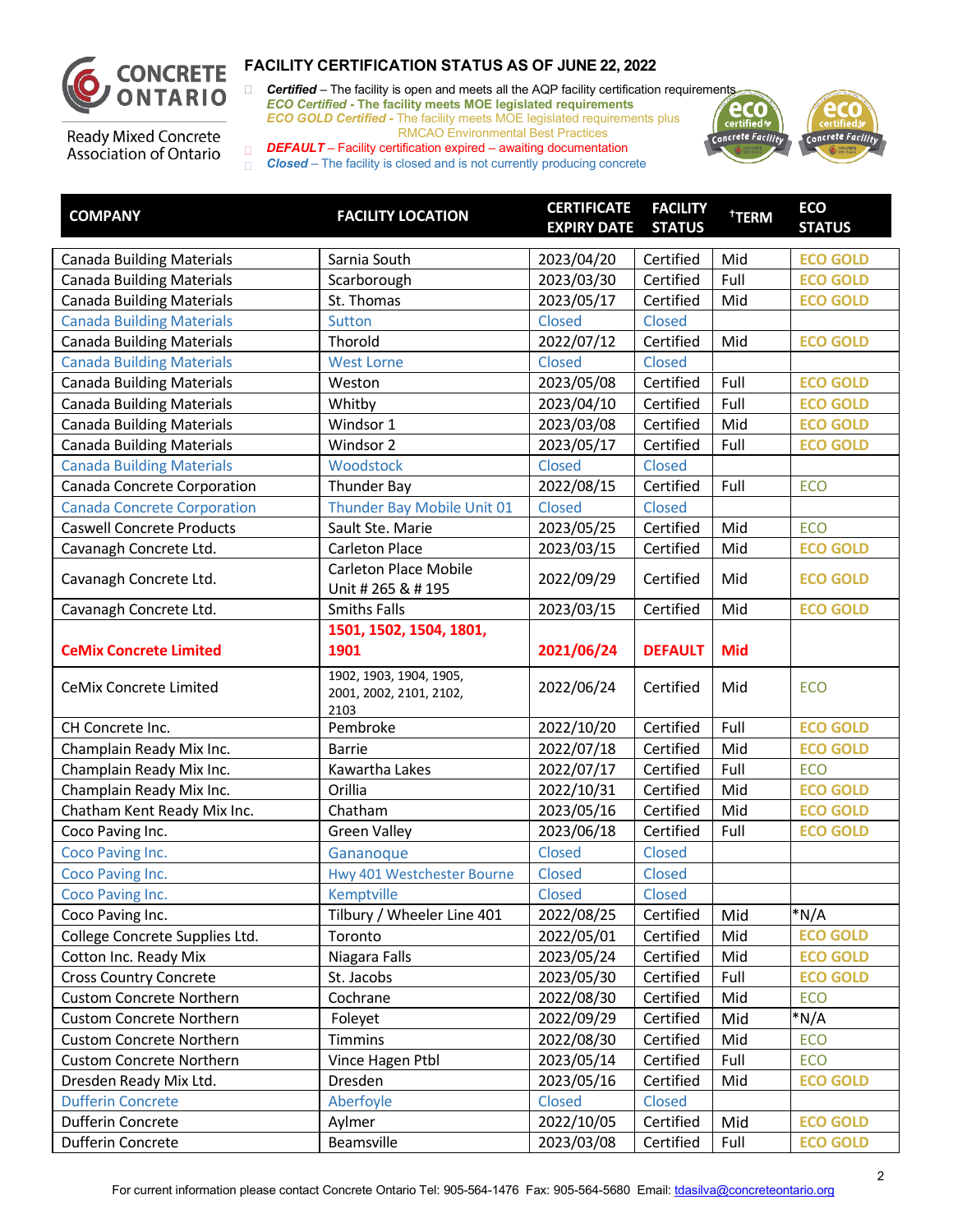

□ **Certified** – The facility is open and meets all the AQP facility certification requirements *ECO Certified -* **The facility meets MOE legislated requirements** *ECO GOLD Certified -* The facility meets MOE legislated requirements plus RMCAO Environmental Best Practices



**Ready Mixed Concrete** Association of Ontario

| <b>COMPANY</b>                       | <b>FACILITY LOCATION</b>         | <b>CERTIFICATE</b><br><b>EXPIRY DATE</b> | <b>FACILITY</b><br><b>STATUS</b> | <sup>†</sup> TERM | <b>ECO</b><br><b>STATUS</b> |
|--------------------------------------|----------------------------------|------------------------------------------|----------------------------------|-------------------|-----------------------------|
|                                      |                                  |                                          |                                  |                   |                             |
| Dufferin Concrete                    | Bowmanville                      | 2023/03/21                               | Certified                        | Full              | <b>ECO GOLD</b>             |
| Dufferin Concrete                    | <b>Bradford</b>                  | 2023/05/13                               | Certified                        | Mid               | <b>ECO GOLD</b>             |
| Dufferin Concrete                    | Burlington                       | 2022/08/29                               | Certified                        | Full              | <b>ECO GOLD</b>             |
| Dufferin Concrete                    | Cambridge                        | 2022/08/31                               | Certified                        | Full              | <b>ECO GOLD</b>             |
| Dufferin Concrete                    | Commissioners St. Portable       | 2023/03/28                               | Certified                        | Mid               | <b>ECO GOLD</b>             |
| Dufferin Concrete                    | <b>Commissioners Street</b>      | 2023/03/28                               | Certified                        | Mid               | <b>ECO GOLD</b>             |
| Dufferin Concrete                    | Concord                          | 2022/10/03                               | Certified                        | Mid               | <b>ECO GOLD</b>             |
| Dufferin Concrete                    | Etobicoke                        | 2022/08/18                               | Certified                        | Full              | <b>ECO GOLD</b>             |
| Dufferin Concrete                    | Georgetown                       | 2023/06/15                               | Certified                        | Full              | <b>ECO GOLD</b>             |
| Dufferin Concrete                    | Hamilton                         | 2023/05/10                               | Certified                        | Full              | <b>ECO GOLD</b>             |
| Dufferin Concrete                    | Kitchener                        | 2022/07/26                               | Certified                        | Mid               | <b>ECO GOLD</b>             |
| Dufferin Concrete                    | London                           | 2023/05/31                               | Certified                        | Mid               | <b>ECO GOLD</b>             |
| Dufferin Concrete                    | Malton                           | 2022/06/25                               | Certified                        | Full              | <b>ECO GOLD</b>             |
| Dufferin Concrete                    | Maple                            | 2022/07/07                               | Certified                        | Mid               | <b>ECO GOLD</b>             |
| Dufferin Concrete                    | Markham                          | 2022/06/30                               | Certified                        | Full              | <b>ECO GOLD</b>             |
| Dufferin Concrete                    | Mississauga                      | 2022/06/27                               | Certified                        | Full              | <b>ECO GOLD</b>             |
| Dufferin Concrete                    | Niagara Falls                    | 2022/09/11                               | Certified                        | Full              | <b>ECO GOLD</b>             |
| <b>Dufferin Concrete</b>             | Orangeville                      | Closed                                   | Closed                           |                   |                             |
| Dufferin Concrete                    | Peterborough                     | 2023/06/20                               | Certified                        | Full              | <b>ECO GOLD</b>             |
| <b>Dufferin Concrete</b>             | Port Hope                        | Closed                                   | Closed                           |                   |                             |
| Dufferin Concrete                    | Scarborough                      | 2022/07/03                               | Certified                        | Mid               | <b>ECO GOLD</b>             |
| Dufferin Concrete                    | Stratford                        | 2022/10/20                               | Certified                        | Mid               | <b>ECO GOLD</b>             |
| Dufferin Concrete                    | Tillsonburg                      | 2023/05/31                               | Certified                        | Mid               | <b>ECO GOLD</b>             |
| Dufferin Concrete                    | Toronto                          | 2022/03/28                               | Mid                              | Certified         | <b>ECO GOLD</b>             |
| Dufferin Concrete                    | <b>Toronto Portable</b>          | 2023/03/28                               | Mid                              | Certified         | <b>ECO GOLD</b>             |
| Dufferin Concrete                    | Waterford                        | 2023/01/14                               | Mid                              | Certified         | <b>ECO GOLD</b>             |
| <b>Dufferin Concrete</b>             | Welland                          | Closed                                   | <b>Closed</b>                    |                   |                             |
| Dufferin Concrete                    | Whitby                           | 2022/09/16                               | Certified                        | Mid               | <b>ECO GOLD</b>             |
| <b>Dufferin Construction Company</b> | Erie Ptbl Hwy 401/Hurontario     | Closed                                   | Closed                           |                   |                             |
| <b>Dufferin Construction Company</b> | <b>Helco Portable Airport Rd</b> | Closed                                   | Closed                           |                   |                             |
| <b>Dufferin Construction</b>         | Rex Con Mobile                   | 2023/05/16                               | Certified                        | Mid               | N/A                         |
| Dutch Brothers Ready Mix             | London                           | 2022/08/12                               | Certified                        | Full              | <b>ECO GOLD</b>             |
| E.C. King Contracting                | Clarksburg                       | 2022/05/21                               | Certified                        | Full              | <b>ECO</b>                  |
| E.C. King Contracting                | Collingwood                      | 2022/05/21                               | Certified                        | Full              | <b>ECO GOLD</b>             |
| E.C. King Contracting                | Durham                           | 2023/05/09                               | Certified                        | Mid               | <b>ECO GOLD</b>             |
| E.C. King Contracting                | Mt. Forest                       | 2022/06/13                               | Certified                        | Mid               | <b>ECO GOLD</b>             |
| E.C. King Contracting                | Owen Sound                       | 2022/09/30                               | Certified                        | Mid               | <b>ECO GOLD</b>             |
| E.C. King Contracting                | Port Elgin                       | 2022/08/24                               | Certified                        | Full              | <b>ECO</b>                  |
| <b>EMC Ready Mix Concrete</b>        | <b>Forest</b>                    | 2021/05/27                               | <b>DEFAULT</b>                   | <b>Full</b>       |                             |
| <b>EMC Ready Mix Concrete</b>        | Wallaceburg                      | 2022/05/26                               | Certified                        | Full              | <b>ECO GOLD</b>             |
| Fisher Wavy Inc.                     | Garson (Skead)                   | Closed                                   | Closed                           |                   |                             |
| Fisher Wavy Inc.                     | North Bay                        | 2022/07/27                               | Certified                        | Full              | <b>ECO GOLD</b>             |
| Fisher Wavy Inc.                     | Portable #25014 Alban            | 2022/06/22                               | Certified                        | Full              | <b>ECO GOLD</b>             |
| Fisher Wavy Inc.                     | Portable #25038 Trent Hills      | Closed                                   | Closed                           | Closed            |                             |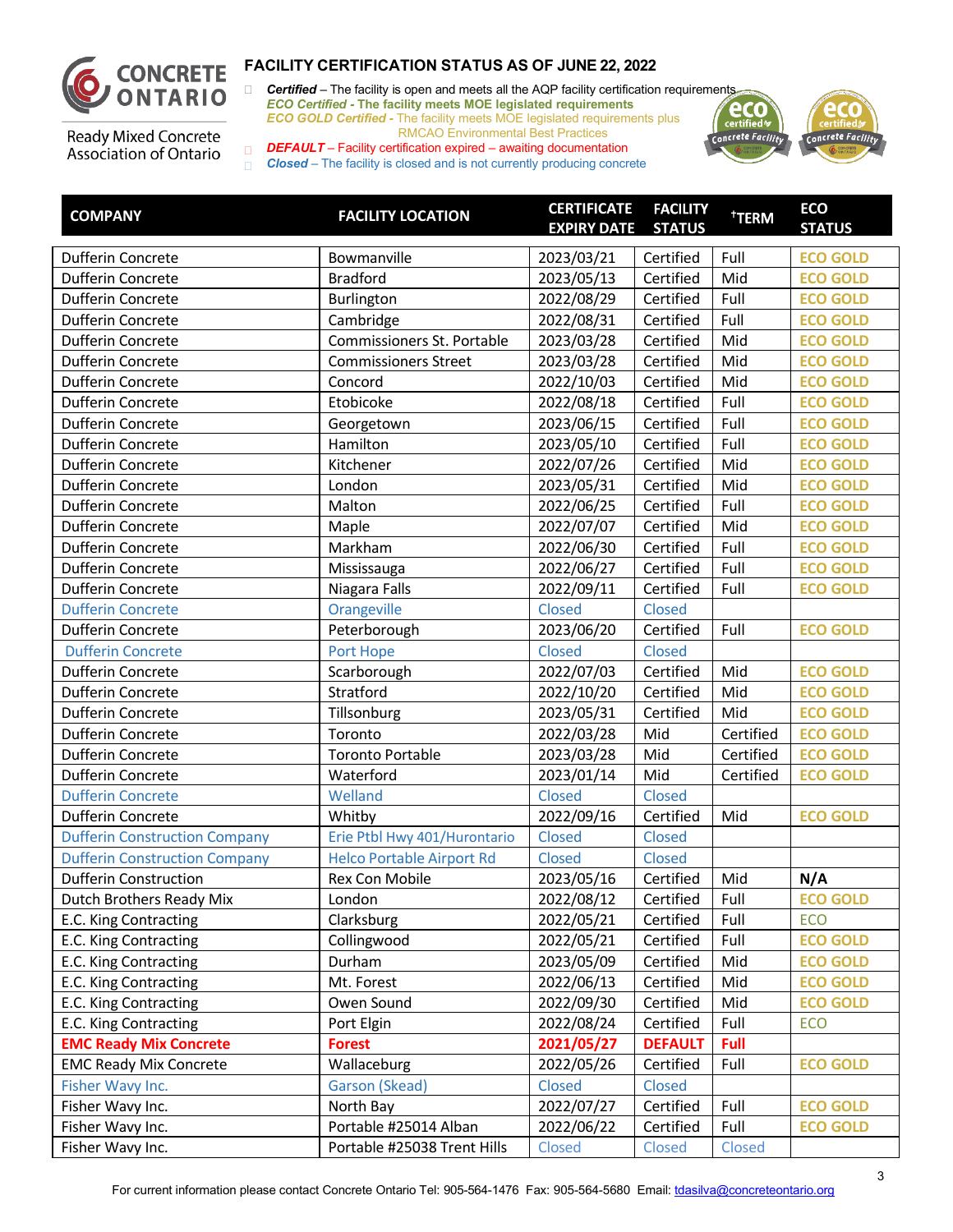

□ **Certified** – The facility is open and meets all the AQP facility certification requirements *ECO Certified -* **The facility meets MOE legislated requirements** *ECO GOLD Certified -* The facility meets MOE legislated requirements plus RMCAO Environmental Best Practices



**Ready Mixed Concrete** Association of Ontario

| <b>COMPANY</b>                        | <b>FACILITY LOCATION</b>    | <b>CERTIFICATE</b><br><b>EXPIRY DATE STATUS</b> | <b>FACILITY</b> | <sup>†</sup> TERM | <b>ECO</b><br><b>STATUS</b> |
|---------------------------------------|-----------------------------|-------------------------------------------------|-----------------|-------------------|-----------------------------|
| Fisher Wavy Inc.                      | Portable #25038 Dowling     | 2022/06/10                                      | Certified       | Full              | ECO                         |
| Fisher Wavy Inc.                      | Sault Ste. Marie            | 2023/04/01                                      | Certified       | Mid               | <b>ECO GOLD</b>             |
| Fisher Wavy Inc.                      | <b>Sudbury East</b>         | 2023/02/26                                      | Certified       | Mid               | <b>ECO GOLD</b>             |
| Fisher Wavy Inc.                      | Sudbury West                | 2023/02/26                                      | Certified       | Mid               | <b>ECO GOLD</b>             |
| Fisher Wavy Inc.                      | Thunder Bay                 | 2022/08/22                                      | Certified       | Full              | ECO                         |
| Fred J. Cook Construction             | Sioux Lookout               | 2023/04/14                                      | Certified       | Full              | ECO                         |
| <b>Full Circle Materials</b>          | Newmarket                   | 2022/10/22                                      | Certified       | Mid               | <b>ECO GOLD</b>             |
| George Armstrong Co. Limited          | Fort Frances                | 2022/05/08                                      | Certified       | Mid               | ECO                         |
| Grant Ready Mix Ltd.                  | Cornwall                    | 2022/05/30                                      | Certified       | Mid               | <b>ECO GOLD</b>             |
| Greenwood Ready-Mix Ltd.              | Alliston                    | 2023/06/20                                      | Certified       | Full              | <b>ECO GOLD</b>             |
| Greenwood Ready-Mix Ltd.              | Elora                       | 2022/08/25                                      | Certified       | Full              | <b>ECO GOLD</b>             |
| Greenwood Ready-Mix Ltd.              | Orangeville                 | 2023/03/24                                      | Certified       | Full              | <b>ECO GOLD</b>             |
| Hanson Ready Mix                      | Arnprior                    | 2022/08/06                                      | Certified       | Mid               | <b>ECO GOLD</b>             |
| Hanson Ready Mix                      | Ashton                      | 2022/09/05                                      | Certified       | Mid               | <b>ECO GOLD</b>             |
| Hanson Ready Mix                      | Aylmer                      | 2022/12/05                                      | Certified       | Full              | $*N/A$                      |
| Hanson Ready Mix                      | Ayr                         | 2022/12/06                                      | Certified       | Mid               | <b>ECO GOLD</b>             |
| Hanson Ready Mix                      | <b>Brantford</b>            | 2022/06/24                                      | Certified       | Full              | <b>ECO GOLD</b>             |
| Hanson Ready Mix                      | Guelph                      | 2022/03/26                                      | Certified       | Mid               | <b>ECO GOLD</b>             |
| Hanson Ready Mix                      | Kitchener                   | 2022/06/25                                      | Certified       | Full              | <b>ECO GOLD</b>             |
| Hanson Ready Mix                      | Ottawa                      | 2022/12/15                                      | Certified       | Full              | <b>ECO GOLD</b>             |
| Hanson Ready Mix                      | Pembroke                    | 2022/07/21                                      | Certified       | Mid               | <b>ECO GOLD</b>             |
| Hanson Ready Mix                      | Waterdown                   | 2022/11/11                                      | Certified       | Mid               | <b>ECO GOLD</b>             |
| Hogg Fuel & Supply Ltd.               | Cambridge                   | 2023/04/14                                      | Certified       | Full              | <b>ECO GOLD</b>             |
| Hogg Fuel & Supply Ltd.               | Kitchener                   | 2023/04/14                                      | Certified       | Full              | <b>ECO GOLD</b>             |
| IECS Ready Mix Inc.                   | Rodney                      | 2022/07/08                                      | Certified       | Mid               | <b>ECO GOLD</b>             |
| Innocon Inc.                          | Toronto (Commissioners St.) | 2023/04/27                                      | Certified       | Full              | <b>ECO GOLD</b>             |
| Innocon Inc.                          | Commissioners St. Dock      | 2023/06/03                                      | Certified       | Mid               | <b>ECO GOLD</b>             |
| Innocon Inc.                          | Georgetown                  | 2022/07/08                                      | Certified       | Full              | <b>ECO GOLD</b>             |
| Innocon Inc.                          | Leaside                     | 2023/05/24                                      | Certified       | Mid               | <b>ECO GOLD</b>             |
| Innocon Inc.                          | Markham                     | 2022/07/08                                      | Certified       | Full              | <b>ECO GOLD</b>             |
| Innocon Inc.                          | Mavis Road                  | 2023/04/08                                      | Certified       | Full              | <b>ECO GOLD</b>             |
| Innocon Inc.                          | Milton                      | 2023/03/23                                      | Certified       | Mid               | <b>ECO GOLD</b>             |
| Innocon Inc.                          | Newkirk Road                | 2023/04/09                                      | Certified       | Full              | <b>ECO GOLD</b>             |
| Innocon Inc.                          | Pickering                   | 2023/04/11                                      | Certified       | Full              | <b>ECO GOLD</b>             |
| Innocon Inc.                          | Port Perry                  | 2022/07/08                                      | Certified       | Full              | <b>ECO GOLD</b>             |
| Innocon Inc.                          | Wilson Avenue               | 2023/03/23                                      | Certified       | Full              | <b>ECO GOLD</b>             |
| <b>Inter County Concrete Products</b> | Dunnville                   | 2022/06/30                                      | Certified       | Mid               | <b>ECO GOLD</b>             |
| Interconcrete Limited                 | Garson                      | 2023/04/19                                      | Certified       | Mid               | <b>ECO GOLD</b>             |
| J. Provost Contracting Ltd.           | Wawa Portable               | 2022/07/09                                      | Certified       | Full              | <b>ECO</b>                  |
| JNF Ready Mix Inc.                    | London                      | 2022/12/10                                      | Certified       | Full              | <b>ECO</b>                  |
| Lafarge                               | Alliston                    | 2022/07/01                                      | Certified       | Full              | <b>ECO GOLD</b>             |
| Lafarge                               | Arthur                      | 2022/05/28                                      | Certified       | Mid               | <b>ECO GOLD</b>             |
| Lafarge                               | Barrie                      | 2023/05/02                                      | Certified       | Mid               | <b>ECO GOLD</b>             |
| Lafarge                               | Belleville                  | 2023/07/16                                      | Certified       | Full              | <b>ECO GOLD</b>             |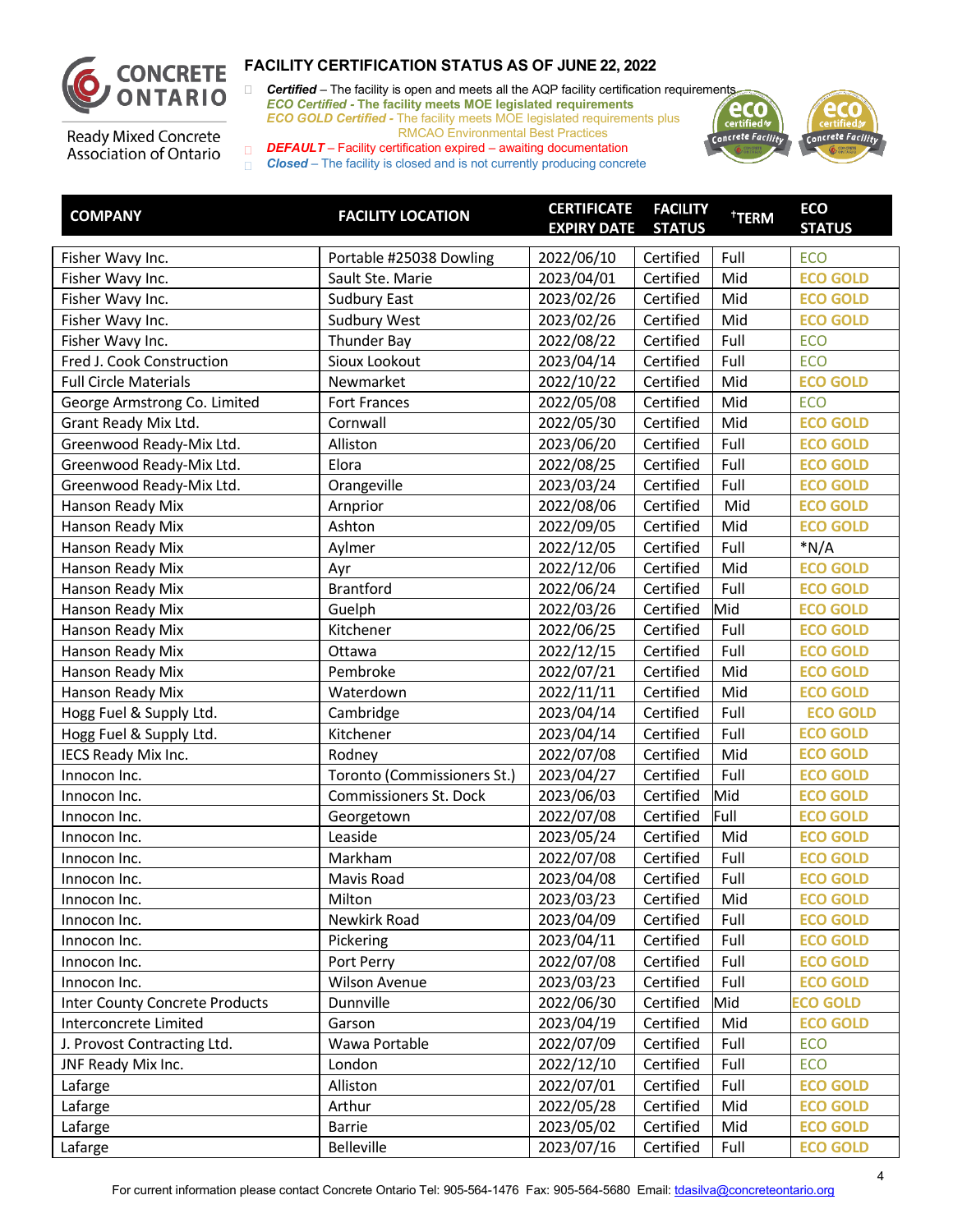

□ **Certified** – The facility is open and meets all the AQP facility certification requirements *ECO Certified -* **The facility meets MOE legislated requirements** *ECO GOLD Certified -* The facility meets MOE legislated requirements plus RMCAO Environmental Best Practices



**Ready Mixed Concrete** Association of Ontario

| <b>COMPANY</b> | <b>FACILITY LOCATION</b>                      | <b>CERTIFICATE</b><br><b>EXPIRY DATE STATUS</b> | <b>FACILITY</b> | <sup>†</sup> TERM | <b>ECO</b><br><b>STATUS</b> |
|----------------|-----------------------------------------------|-------------------------------------------------|-----------------|-------------------|-----------------------------|
| Lafarge        | <b>Bracebridge</b>                            | Closed                                          | <b>Closed</b>   |                   |                             |
| Lafarge        | <b>Brantford</b>                              | 2023/04/23                                      | Certified       | Full              | <b>ECO GOLD</b>             |
| Lafarge        | <b>Brockville</b>                             | 2023/01/09                                      | Certified       | Mid               | <b>ECO GOLD</b>             |
| Lafarge        | Burlington                                    | 2023/05/29                                      | Certified       | Mid               | <b>ECO GOLD</b>             |
| Lafarge        | Cambridge                                     | 2023/05/14                                      | Certified       | Mid               | <b>ECO GOLD</b>             |
| Lafarge        | Cayuga                                        | <b>Closed</b>                                   | Closed          |                   |                             |
| Lafarge        | Chatham                                       | 2023/05/15                                      | Certified       | Mid               | <b>ECO GOLD</b>             |
| Lafarge        | Cobourg                                       | 2023/06/02                                      | Certified       | Full              | <b>ECO GOLD</b>             |
| Lafarge        | Collingwood                                   | 2023/05/21                                      | Certified       | Mid               | <b>ECO GOLD</b>             |
| Lafarge        | Cornwall                                      | 2023/04/24                                      | Certified       | Mid               | <b>ECO GOLD</b>             |
| Lafarge        | <b>Fenelon Falls</b>                          | <b>Closed</b>                                   | Closed          |                   |                             |
| Lafarge        | Gananoque                                     | Closed                                          | Closed          |                   |                             |
| Lafarge        | Gatineau                                      | 2022/08/20                                      | Certified       | Mid               | $*N/A$                      |
| Lafarge        | Guelph                                        | 2022/11/15                                      | Certified       | Full              | <b>ECO GOLD</b>             |
| Lafarge        | Hamilton                                      | 2023/06/18                                      | Certified       | Full              | <b>ECO GOLD</b>             |
| Lafarge        | <b>Hamilton Portable</b>                      | <b>Closed</b>                                   | Closed          |                   |                             |
| Lafarge        | Hannon (Quality)                              | 2023/05/06                                      | Certified       | Mid               | <b>ECO GOLD</b>             |
| Lafarge        | Hemlo                                         | 2022/08/31                                      | Certified       | Full              | <b>ECO</b>                  |
| Lafarge        | Kemptville                                    | 2022/08/23                                      | Certified       | Mid               | <b>ECO GOLD</b>             |
| Lafarge        | Kenora                                        | 2023/03/17                                      | Certified       | Full              | <b>ECO GOLD</b>             |
| Lafarge        | Kingston                                      | 2023/03/28                                      | Certified       | Mid               | <b>ECO GOLD</b>             |
| Lafarge        | <b>Lincoln Portable</b>                       | <b>Closed</b>                                   | <b>Closed</b>   |                   |                             |
| Lafarge        | Lindsay                                       | 2023/05/30                                      | Certified       | Mid               | <b>ECO GOLD</b>             |
| Lafarge        | Listowel                                      | 2022/04/14                                      | Certified       | Mid               | <b>ECO GOLD</b>             |
| Lafarge        | London                                        | 2023/03/22                                      | Certified       | Mid               | <b>ECO GOLD</b>             |
| Lafarge        | Manitoulin                                    | 2022/09/28                                      | Certified       | Full              | $*N/A$                      |
| <b>Lafarge</b> | <b>Milton RapidMix 400C</b><br>(OGDL Pugmill) | 2021/07/29                                      | <b>DEFAULT</b>  | <b>Mid</b>        |                             |
| Lafarge        | Napanee                                       | 2023/07/02                                      | Certified       | Full              | <b>ECO GOLD</b>             |
| Lafarge        | Niagara Falls #1                              | 2023/02/12                                      | Certified       | Full              | <b>ECO GOLD</b>             |
| Lafarge        | Niagara Falls #2                              | 2022/05/28                                      | Certified       | Full              | <b>ECO GOLD</b>             |
| Lafarge        | Nipigon                                       | Closed                                          | Closed          |                   |                             |
| Lafarge        | <b>Nipigon Portable</b>                       | <b>Closed</b>                                   | Closed          |                   |                             |
| Lafarge        | North Bay                                     | 2023/04/09                                      | Certified       | Full              | <b>ECO GOLD</b>             |
| Lafarge        | Ottawa-Bearbrook Road                         | 2022/09/25                                      | Certified       | Mid               | <b>ECO GOLD</b>             |
| Lafarge        | Ottawa-Moodie Drive                           | 2022/07/30                                      | Certified       | Full              | <b>ECO GOLD</b>             |
| Lafarge        | Parkhill                                      | 2023/05/31                                      | Certified       | Full              | <b>ECO GOLD</b>             |
| Lafarge        | Pembroke                                      | 2022/07/18                                      | Certified       | Mid               | <b>ECO GOLD</b>             |
| Lafarge        | Peterborough                                  | 2022/07/14                                      | Certified       | Full              | <b>ECO GOLD</b>             |
| Lafarge        | Pontypool                                     | Closed                                          | Closed          |                   |                             |
| Lafarge        | Red Lake                                      | 2023/04/23                                      | Certified       | Full              | ECO                         |
| Lafarge        | Renfrew                                       | 2022/08/24                                      | Certified       | Full              | <b>ECO GOLD</b>             |
| Lafarge        | Sarnia                                        | <b>Closed</b>                                   | Closed          |                   |                             |
| Lafarge        | Sault Ste. Marie                              | 2023/06/26                                      | Certified       | Full              | <b>ECO GOLD</b>             |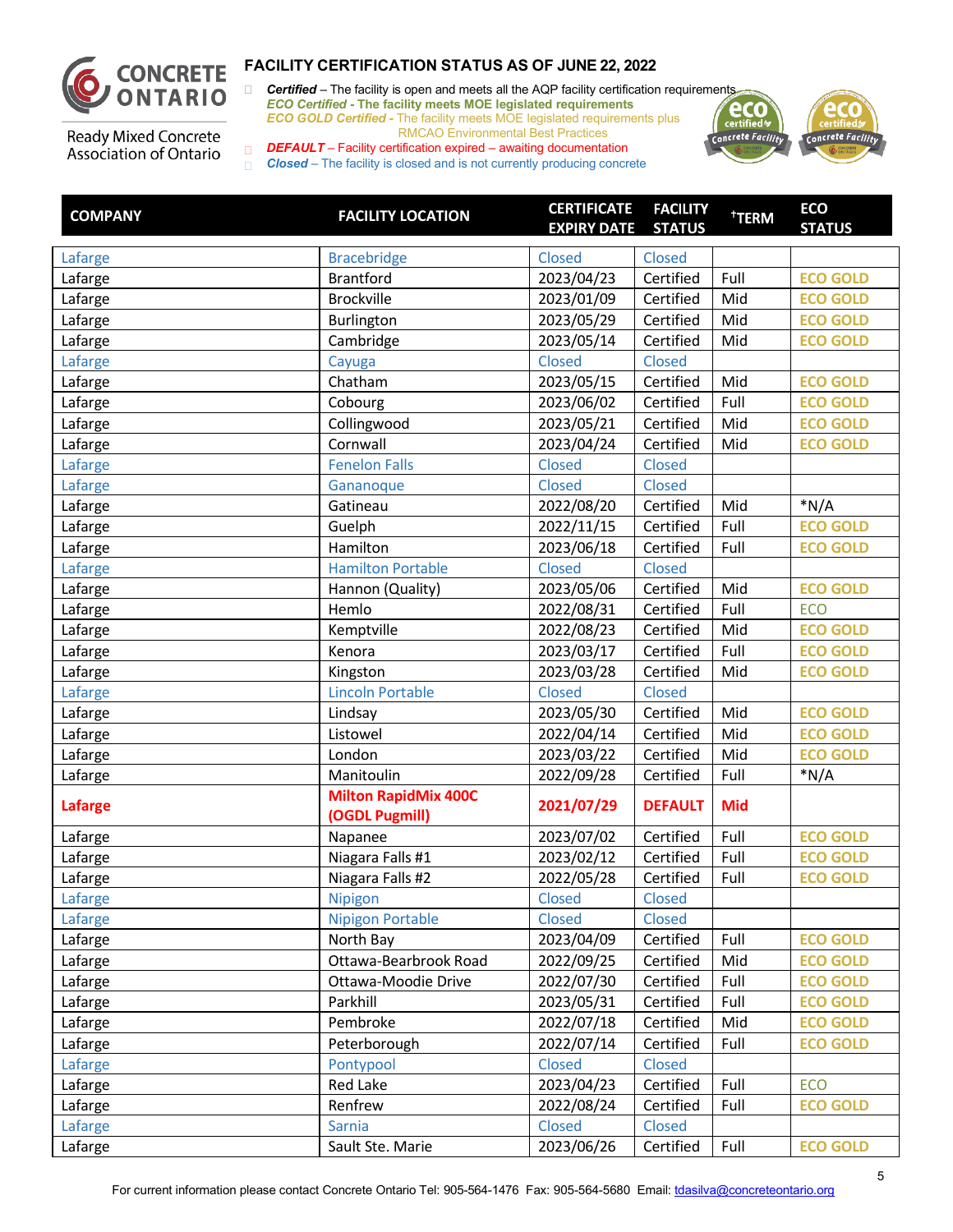

□ **Certified** – The facility is open and meets all the AQP facility certification requirements *ECO Certified -* **The facility meets MOE legislated requirements** *ECO GOLD Certified -* The facility meets MOE legislated requirements plus RMCAO Environmental Best Practices



**Ready Mixed Concrete** Association of Ontario

| <b>COMPANY</b>                    | <b>FACILITY LOCATION</b>        | <b>CERTIFICATE</b><br><b>EXPIRY DATE STATUS</b> | <b>FACILITY</b> | <sup>†</sup> TERM | <b>ECO</b><br><b>STATUS</b> |
|-----------------------------------|---------------------------------|-------------------------------------------------|-----------------|-------------------|-----------------------------|
| Lafarge                           | <b>Smiths Falls</b>             | 2022/09/21                                      | Certified       | Full              | ECO                         |
| Lafarge                           | St. Thomas                      | Closed                                          | Closed          |                   |                             |
| Lafarge                           | Strathroy                       | 2023/05/09                                      | Certified       | Full              | <b>ECO GOLD</b>             |
| Lafarge                           | Talbotville - Eleanor Portable  | 2022/08/04                                      | Certified       | Mid               | $*N/A$                      |
| Lafarge                           | Thessalon                       | Closed                                          | Closed          |                   |                             |
| Lafarge                           | <b>Thunder Bay</b>              | Closed                                          | Closed          |                   |                             |
| Lafarge                           | Tillsonburg                     | 2023/02/25                                      | Certified       | Mid               | <b>ECO GOLD</b>             |
| Lafarge                           | Volumetric #1700516             | Closed                                          | Closed          |                   |                             |
| Lafarge                           | Waterford                       | 2022/08/15                                      | Certified       | Mid               | <b>ECO GOLD</b>             |
| Lafarge                           | Wawa                            | 2023/05/12                                      | Certified       | Full              | ECO                         |
| Lafarge                           | Windsor                         | 2023/05/13                                      | Certified       | Full              | <b>ECO GOLD</b>             |
| Lafarge                           | Woodstock                       | 2022/09/23                                      | Certified       | Mid               | <b>ECO GOLD</b>             |
| Lake Erie Concrete Supply Ltd.    | Leamington                      | 2023/06/23                                      | Certified       | Full              | <b>ECO GOLD</b>             |
| Lakeshore Concrete Supply Ltd.    | Tecumseh                        | 2022/11/18                                      | Certified       | Mid               | <b>ECO GOLD</b>             |
| Lavis Contracting Co. Ltd.        | Benmiller (Clinton)             | 2022/11/27                                      | Certified       | Full              | ECO                         |
| Lavis Contracting Co. Ltd.        | Stratford                       | 2022/11/27                                      | Certified       | Full              | <b>ECO GOLD</b>             |
| Leveque Bros.                     | Bancroft                        | 2022/06/22                                      | Certified       | Full              | ECO                         |
| Leveque Bros.                     | Haliburton                      | 2022/06/22                                      | Certified       | Full              | ECO                         |
| Maple Ready Mix & Aggregates      | Woodbridge                      | 2022/06/13                                      | Certified       | Mid               | ECO                         |
| McCann Redi-Mix Inc.              | Dashwood                        | 2022/09/07                                      | Certified       | Full              | ECO                         |
| McCann Redi-Mix Inc.              | Exeter                          | 2022/09/07                                      | Certified       | Full              | ECO                         |
| McCann Redi-Mix Inc.              | Mitchell                        | 2022/09/07                                      | Certified       | Full              | ECO                         |
| McCann Redi-Mix Inc.              | Watford                         | 2023/04/08                                      | Certified       | Full              | <b>ECO GOLD</b>             |
| Metrix Ready-Mix Ltd.             | <b>Commissioners Street</b>     | 2022/07/28                                      | Certified       | Mid               | <b>ECO GOLD</b>             |
| Metrix Ready-Mix Ltd.             | Etobicoke                       | 2023/03/13                                      | Certified       | Full              | <b>ECO GOLD</b>             |
| Metrix Ready-Mix Ltd.             | Milton                          | 2023/03/27                                      | Certified       | Mid               | <b>ECO GOLD</b>             |
| Metrix Ready-Mix Ltd.             | North York                      | 2023/01/24                                      | Certified       | Mid               | <b>ECO GOLD</b>             |
| Metrocon Ready Mix Corp.          | Fenmar (North York)             | 2022/10/06                                      | Certified       | Full              | ECO                         |
| Metrocon Ready Mix Corp.          | Passmore (Scarborough)          | 2022/10/16                                      | Certified       | Full              | ECO                         |
| Metrocon Ready Mix Corp.          | Passmore (Portable)             | 2022/09/10                                      | Certified       | Mid               | ECO                         |
| Miller Concrete                   | Aurora                          | 2023/05/24                                      | Certified       | Full              | <b>ECO GOLD</b>             |
| Miller Concrete                   | East Toronto                    | 2023/05/27                                      | Certified       | Full              | ECO                         |
| Miller Concrete                   | Halton                          | 2022/12/15                                      | Certified       | Full              | <b>ECO GOLD</b>             |
| <b>Miller Concrete</b>            | <b>Lucknow Portable</b>         | Closed                                          | Closed          |                   |                             |
| <b>Miller Concrete</b>            | Vince Hagan Ptbl 401 & Dufferin | Closed                                          | Closed          |                   |                             |
| Miller Concrete                   | Whitby                          | 2023/05/31                                      | Certified       | Full              | <b>ECO GOLD</b>             |
| Miller Northwest Limited          | Dryden                          | 2022/06/16                                      | Certified       | Full              | <b>ECO</b>                  |
| Miller Paving Northern            | Adams Creek                     | 2022/09/17                                      | Certified       | Full              | <b>ECO</b>                  |
| <b>Miller Paving Northern</b>     | <b>Kirkland Lake</b>            | 2022/06/07                                      | Certified       | Full              | <b>ECO</b>                  |
| Miller Paving Northern            | New Liskeard                    | 2023/06/07                                      | Certified       | Mid               | <b>ECO GOLD</b>             |
| <b>Miller Paving Northern</b>     | <b>Northwest Portable</b>       | Closed                                          | Closed          |                   |                             |
| Miller Paving Northern            | <b>Timmins</b>                  | 2022/09/26                                      | Certified       | Mid               | ECO                         |
| <b>Miller Paving Northern</b>     | <b>Timmins Portable</b>         | Closed                                          | Closed          |                   |                             |
| <b>ML Ready Mix Concrete Inc.</b> | <b>Etobicoke</b>                | 2021/08/28                                      | <b>DEFAULT</b>  | <b>Mid</b>        |                             |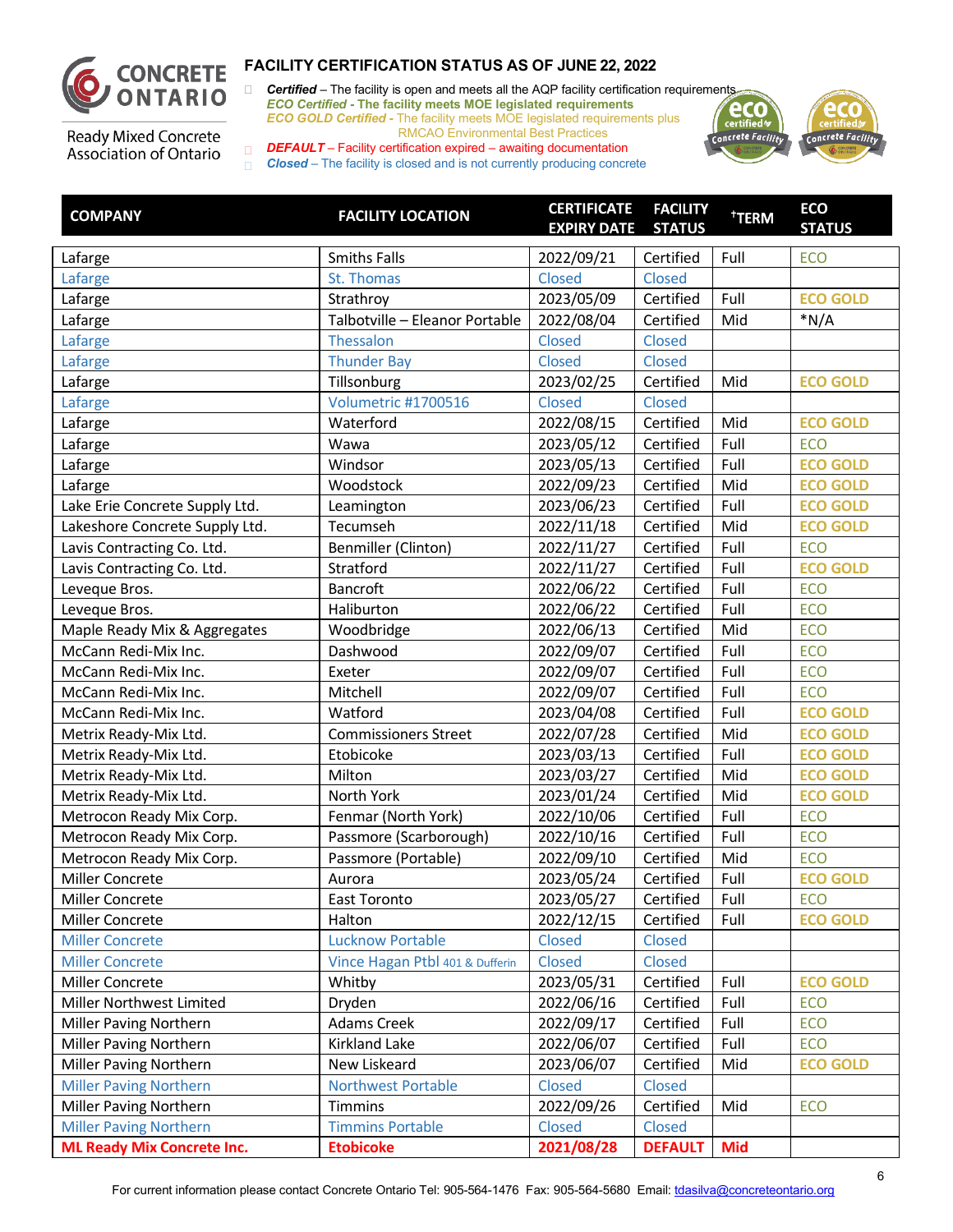

□ **Certified** – The facility is open and meets all the AQP facility certification requirements *ECO Certified -* **The facility meets MOE legislated requirements** *ECO GOLD Certified -* The facility meets MOE legislated requirements plus RMCAO Environmental Best Practices



**Ready Mixed Concrete** Association of Ontario

| <b>COMPANY</b>                           | <b>FACILITY LOCATION</b>                                                                                       | <b>CERTIFICATE</b><br><b>EXPIRY DATE STATUS</b> | <b>FACILITY</b> | <sup>†</sup> TERM | <b>ECO</b><br><b>STATUS</b> |
|------------------------------------------|----------------------------------------------------------------------------------------------------------------|-------------------------------------------------|-----------------|-------------------|-----------------------------|
| Morin Construction Ltd.                  | <b>Hearst</b>                                                                                                  | <b>Closed</b>                                   | Closed          |                   |                             |
| Muskoka Ready Mix Inc.                   | <b>Burks Falls</b>                                                                                             | 2022/05/08                                      | Certified       | Mid               | ECO                         |
| Muskoka Ready Mix Inc.                   | Port Sydney                                                                                                    | 2023/03/14                                      | Certified       | Full              | <b>ECO GOLD</b>             |
| Northcrete Concrete Supply Ltd.          | Toronto                                                                                                        | 2022/08/24                                      | Certified       | Mid               | <b>ECO</b>                  |
| OMC Mobile Concrete (2014) Inc.          | Laval Mobile Units<br>8, 9, 12, 13                                                                             | 2022/06/29                                      | Certified       | Mid               | $*N/A$                      |
| Ontario Redimix                          | Etobicoke                                                                                                      | 2023/03/24                                      | Certified       | Full              | <b>ECO GOLD</b>             |
| <b>Ontario Redimix</b>                   | Hamilton                                                                                                       | 2022/10/20                                      | Certified       | Mid               | <b>ECO GOLD</b>             |
| <b>Ontario Redimix</b>                   | Milton                                                                                                         | 2023/03/29                                      | Certified       | Mid               | <b>ECO GOLD</b>             |
| <b>Ontario Redimix</b>                   | Pickering                                                                                                      | 2022/08/27                                      | Certified       | Mid               | <b>ECO GOLD</b>             |
| <b>Ontario Redimix</b>                   | Portlands                                                                                                      | 2022/08/06                                      | Certified       | Mid               | <b>ECO GOLD</b>             |
| Parry Sound Ready Mix Ltd.               | <b>Britt Portable</b>                                                                                          | Closed                                          | Closed          | Full              |                             |
| Parry Sound Ready Mix Ltd.               | Parry Sound                                                                                                    | 2023/05/08                                      | Certified       | Full              | <b>ECO</b>                  |
| Pedersen Concrete Limited                | New Liskeard                                                                                                   | 2023/06/07                                      | Certified       | Mid               | <b>ECO GOLD</b>             |
| <b>Perth Ready Mix</b>                   | St. Marys                                                                                                      | Closed                                          | Closed          |                   |                             |
|                                          | <b>Pickering Mobile Units</b><br>P1, P3, P4, P7                                                                | 2022/04/15                                      | Certified       | Full              | <b>ECO</b>                  |
| Pick-A-Mix Concrete Limited              | <b>Pickering Mobile # P2</b>                                                                                   | 2020/04/15                                      | <b>DEFAULT</b>  | <b>Mid</b>        |                             |
| <b>PLP Redimix</b>                       | Toronto                                                                                                        | 2023/04/18                                      | Certified       | Mid               | <b>ECO GOLD</b>             |
| Porter's                                 | Lucknow                                                                                                        | 2022/09/24                                      | Certified       | Full              | <b>ECO GOLD</b>             |
| <b>Pro Concrete</b>                      | Sarnia                                                                                                         | <b>Closed</b>                                   | Closed          |                   |                             |
| Quinte Mobile Concrete Service           | <b>Trenton Mobile Units</b><br>501, 503, 504, 505, 506, 510,<br>512, 513, 514, 515, 519, 520,<br>521, 522, 523 | 2022/06/23                                      | Certified       | Mid               | <b>ECO</b>                  |
| <b>Rainbow Concrete Industries</b>       | <b>Blind River</b>                                                                                             | <b>Closed</b>                                   | Closed          |                   |                             |
| <b>Rainbow Concrete Industries</b>       | <b>Dowling</b>                                                                                                 | <b>Closed</b>                                   | Closed          |                   |                             |
| <b>Rainbow Concrete Industries</b>       | <b>Elliot Lake</b>                                                                                             | Closed                                          | Closed          |                   |                             |
| Rainbow Concrete Industries              | Espanola                                                                                                       | 2023/05/14                                      | Certified       | Full              | ECO                         |
| <b>Rainbow Concrete Industries</b>       | <b>Matachewan Portable</b>                                                                                     | Closed                                          | Closed          |                   |                             |
| <b>Rainbow Concrete Industries</b>       | North Bay                                                                                                      | 2022/10/23                                      | Certified       | Mid               | ECO                         |
| <b>Rainbow Concrete Industries</b>       | <b>Parry Sound</b>                                                                                             | Closed                                          | Closed          |                   |                             |
| <b>Rainbow Concrete Industries</b>       | <b>Skead Pit Portable</b>                                                                                      | <b>Closed</b>                                   | <b>Closed</b>   |                   |                             |
| <b>Rainbow Concrete Industries</b>       | <b>South River Portable</b>                                                                                    | <b>Closed</b>                                   | Closed          |                   |                             |
| <b>Rainbow Concrete Industries</b>       | <b>Sturgeon Falls</b>                                                                                          | <b>Closed</b>                                   | <b>Closed</b>   |                   |                             |
| Rainbow Concrete Industries              | Sudbury                                                                                                        | 2022/09/11                                      | Certified       | Mid               | ECO                         |
| Rexdale Building Supplies Ltd.           | Etobicoke                                                                                                      | 2022/12/11                                      | Certified       | Mid               | <b>ECO GOLD</b>             |
| Reynolds Concrete Ltd.                   | Dryden                                                                                                         | 2023/05/19                                      | Certified       | Full              | ECO                         |
| Royal Ready-Mix Inc.                     | Oakville                                                                                                       | 2022/08/01                                      | Certified       | Full              | <b>ECO GOLD</b>             |
| <b>Sarnia Concrete Products</b>          | <b>Sarnia</b>                                                                                                  | 2021/05/12                                      | <b>DEFAULT</b>  | Full              |                             |
| Sousa Ready Mix                          | Kingston                                                                                                       | 2022/07/31                                      | Certified       | Full              | <b>ECO GOLD</b>             |
| Stouffville Mobile Redimix               | Stouffville Mobile Units<br>11, 12, 13, 14                                                                     | 2022/05/07                                      | Certified       | Full              | ECO                         |
| <b>Sunrock Canada Building Materials</b> | Uxbridge                                                                                                       | 2023/05/11                                      | Certified       | Full              | <b>ECO GOLD</b>             |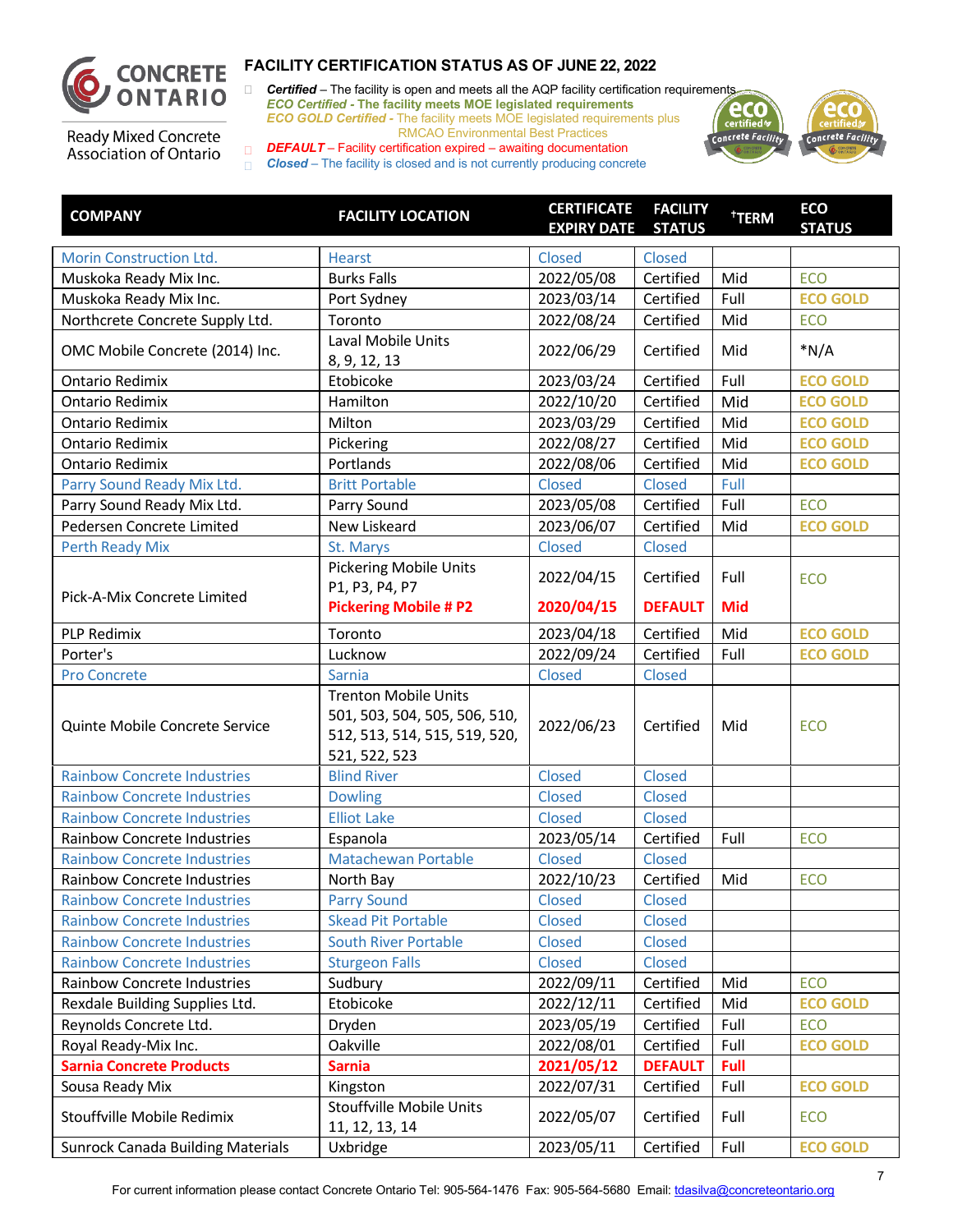

□ **Certified** – The facility is open and meets all the AQP facility certification requirements *ECO Certified -* **The facility meets MOE legislated requirements** *ECO GOLD Certified -* The facility meets MOE legislated requirements plus RMCAO Environmental Best Practices



**Ready Mixed Concrete** Association of Ontario

| <b>COMPANY</b>                         | <b>FACILITY LOCATION</b>                                                                                  | <b>CERTIFICATE</b><br><b>EXPIRY DATE</b> | <b>FACILITY</b><br><b>STATUS</b> | <sup>†</sup> TERM | <b>ECO</b><br><b>STATUS</b> |
|----------------------------------------|-----------------------------------------------------------------------------------------------------------|------------------------------------------|----------------------------------|-------------------|-----------------------------|
| <b>Super Sucker</b>                    | <b>Mississauga Mobile</b><br>Units 15-39, 16-49                                                           | 2021/07/18                               | <b>DEFAULT</b>                   | <b>Mid</b>        |                             |
| Super Sucker                           | Mississauga Mobile Units<br>15-61                                                                         | 2021/07/18                               | <b>DEFAULT</b>                   | Full              | <b>ECO</b>                  |
| TBC Ready Mix Inc.                     | Thunder Bay                                                                                               | 2023/05/17                               | Certified                        | Mid               | <b>ECO</b>                  |
| Teeswater Concrete Ltd.                | Clinton                                                                                                   | 2022/05/28                               | Certified                        | Full              | <b>ECO GOLD</b>             |
| Teeswater Concrete Ltd.                | Teeswater                                                                                                 | 2022/06/10                               | Certified                        | Full              | <b>ECO GOLD</b>             |
| Teeswater Concrete Ltd.                | Tiverton                                                                                                  | 2022/05/28                               | Certified                        | Full              | <b>ECO GOLD</b>             |
| Teskey Concrete Company Corp.          | Downsview (Plant 2)                                                                                       | 2022/07/25                               | Certified                        | Full              | <b>ECO GOLD</b>             |
| The Sarjeant Co. Ltd.                  | <b>Barrie</b>                                                                                             | 2022/11/24                               | Certified                        | Mid               | ECO                         |
| The Sarjeant Co. Ltd.                  | <b>Bradford</b>                                                                                           | 2023/06/29                               | Certified                        | Full              | ECO                         |
| The Sarjeant Co. Ltd.                  | Huntsville                                                                                                | 2022/07/25                               | Certified                        | Mid               | ECO                         |
| The Sarjeant Co. Ltd.                  | Midland                                                                                                   | 2022/07/06                               | Certified                        | Mid               | ECO                         |
| The Sarjeant Co. Ltd.                  | Orillia                                                                                                   | 2023/06/22                               | Certified                        | Full              | <b>ECO</b>                  |
| <b>Thousand Islands Concrete</b>       | <b>Brockville Mobile Units</b><br>05-05, 06-03, 06-07, 07-01,<br>07-08, 12-02, 15-09, 19-04,<br>$21 - 06$ | 2022/07/20                               | Certified                        | Mid               | <b>ECO GOLD</b>             |
| <b>Tilbury Concrete</b>                | Marentette (Windsor)                                                                                      | 2023/02/26                               | Certified                        | Mid               | <b>ECO GOLD</b>             |
| <b>Tilbury Concrete</b>                | Weaver (Windsor Portable)                                                                                 | 2023/03/14                               | Certified                        | Mid               | <b>ECO GOLD</b>             |
| <b>Titan Concrete</b>                  | Pickering                                                                                                 | 2022/09/21                               | Certified                        | Mid               | <b>ECO</b>                  |
| <b>Tomlinson Ready Mix</b>             | Alfred                                                                                                    | 2023/06/08                               | Certified                        | Full              | ECO                         |
| <b>Tomlinson Ready Mix</b>             | Ottawa Portable 1                                                                                         | 2022/07/03                               | Certified                        | Full              | <b>ECO GOLD</b>             |
| <b>Tomlinson Ready Mix</b>             | Rideau Road                                                                                               | 2023/05/18                               | Certified                        | Mid               | <b>ECO GOLD</b>             |
| <b>Tomlinson Ready Mix</b>             | Stittsville                                                                                               | 2023/06/08                               | Certified                        | Full              | <b>ECO GOLD</b>             |
| <b>Tomlinson Ready Mix</b>             | Vars                                                                                                      | 2023/06/08                               | Certified                        | Full              | <b>ECO GOLD</b>             |
| Toronto Redi-Mix Ltd.                  | <b>Bowes Road</b>                                                                                         | 2022/10/02                               | Certified                        | Full              | <b>ECO GOLD</b>             |
| Toronto Redi-Mix Ltd.                  | Brampton                                                                                                  | 2022/07/30                               | Certified                        | Full              | <b>ECO GOLD</b>             |
| Toronto Redi-Mix Ltd.                  | Horner Ave. Toronto                                                                                       | 2022/09/06                               | Certified                        | Mid               | <b>ECO GOLD</b>             |
| <b>Total Ready Mix Limited</b>         | Oakville                                                                                                  | 2023/04/04                               | Certified                        | Mid               | <b>ECO GOLD</b>             |
| <b>Trent Hills Concrete</b>            | Campbellford                                                                                              | 2022/06/08                               | Certified                        | Mid               | ECO                         |
| Tri City Readymix Ltd.                 | Heidelberg                                                                                                | 2022/07/10                               | Certified                        | Full              | ECO                         |
| Tri City Readymix Ltd.                 | Kitchener                                                                                                 | 2022/07/10                               | Certified                        | Full              | <b>ECO GOLD</b>             |
| TRP Readymix Ltd.                      | St. Albert                                                                                                | 2022/05/18                               | Certified                        | Full              | <b>ECO</b>                  |
| TRP Readymix Ltd.                      | Winchester                                                                                                | 2022/06/03                               | Certified                        | Mid               | <b>ECO</b>                  |
| <b>Villeneuve Construction Co.</b>     | <b>Fintry Portable</b>                                                                                    | Closed                                   | Closed                           |                   |                             |
| Villeneuve Construction Co.            | Hearst                                                                                                    | 2023/06/03                               | Certified                        | Mid               | <b>ECO</b>                  |
| Villeneuve Construction Co.            | Kapuskasing                                                                                               | 2023/06/03                               | Certified                        | Mid               | <b>ECO</b>                  |
| Walker Aggregates Inc.                 | Alvanley                                                                                                  | 2023/04/17                               | Certified                        | Full              | ECO                         |
| Walker Aggregates Inc.                 | <b>Kemble</b>                                                                                             | Closed                                   | Closed                           |                   |                             |
| West Carleton Concrete Corp.           | Carp Road                                                                                                 | 2022/05/10                               | Certified                        | Mid               | ECO                         |
| <b>West Carleton Concrete Corp.</b>    | <b>Hawthorne Road</b>                                                                                     | 2021/09/16                               | <b>DEFAULT</b>                   | Full              |                             |
| <b>Wilches Ready Mix Concrete Inc.</b> | <b>Etobicoke</b>                                                                                          | 2021/08/20                               | <b>DEFAULT</b>                   | <b>Mid</b>        |                             |
| Witherspoon Sand Gravel & Concrete     | Devlin                                                                                                    | 2022/10/03                               | Certified                        | Mid               | <b>ECO</b>                  |